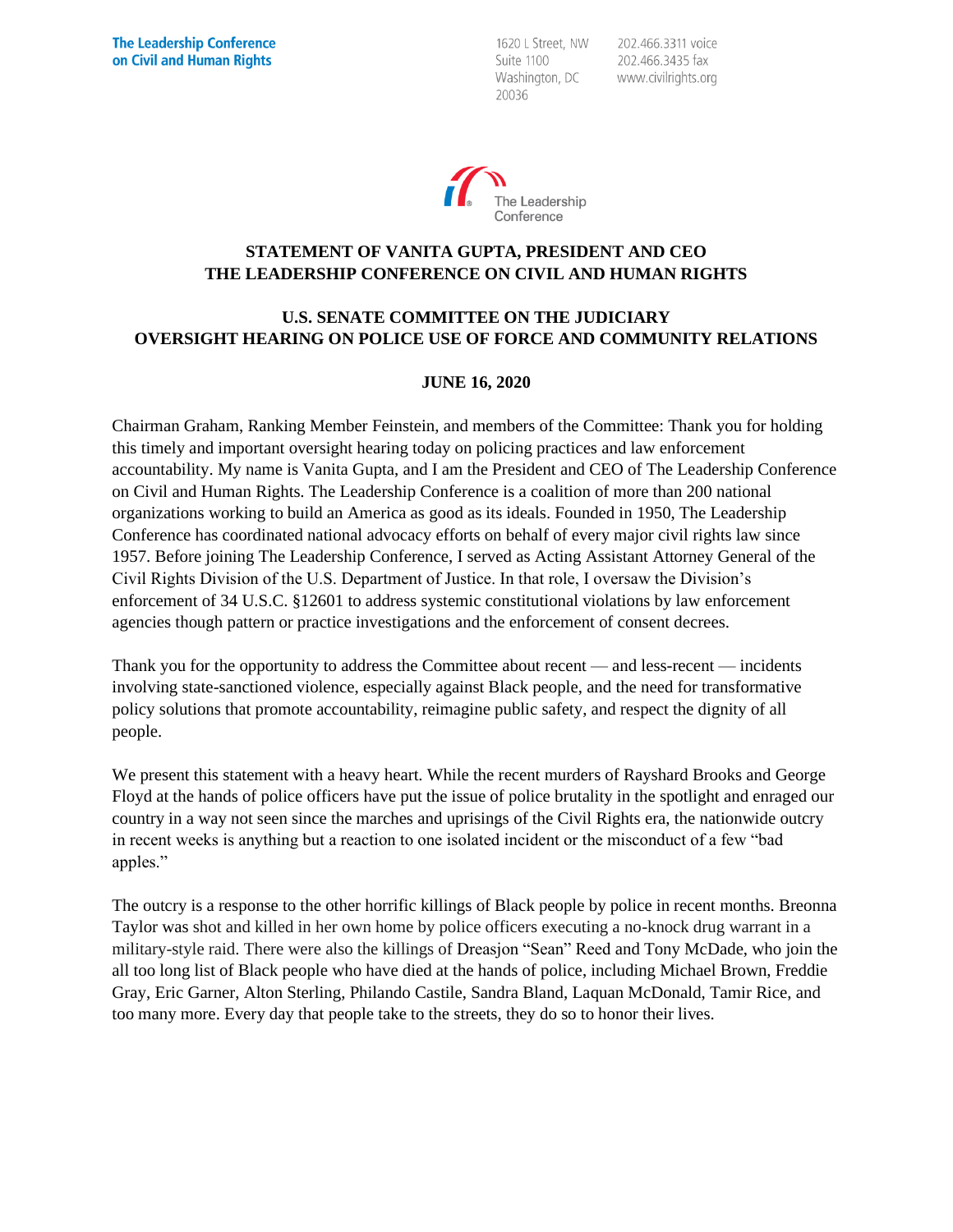June 16, 2020 Page 2 of 8



The outcry is also a response to the countless incidents of heavy-handed enforcement of low-level offenses (as we recently saw on video from Put-In-Bay, Ohio, for example<sup>1</sup>) and "broken windows" policing, and decades of inadequate reform efforts that undermine trust in law enforcement, especially in communities of color. Too often, the calls for *better* policing have been answered with simply *more* policing, such as "zero tolerance" laws, stop-and-frisk tactics, the use of military-style equipment and techniques, and the fueling of a school-to-prison pipeline for thousands of children through the deployment of police in schools. All too often, the experience of Black and Brown communities with ever-increased policing has only served to validate Abraham Maslow's notion that "if all you have is a hammer, everything looks like a nail."

Black communities deserve real justice: structural change to eradicate white supremacy, freedom from unjust and targeted policing, and the space and resources to grieve and heal. The same structural racism that permeates our justice system and sanctions police brutality has also robbed many Black communities of the resources they need and deserve. The confluence of what is now two pandemics — structural racism and COVID-19 — along with a looming election that will define who we are as a nation will make this moment entirely unique.

This moment calls for a reckoning with how we have addressed public safety over the last several decades. We need to look at ourselves and ask the hard questions. And we must confront how we have under-resourced and under-invested in Black and Brown communities, leading to gross inequity and overcriminalization. Now is the time to reimagine a more fair and just society in which all people are safe, regardless of their race, ethnicity, religion, gender, or socioeconomic status. For too long, we have misguidedly tossed the responsibility of answering issues of community health and safety to police. These are problems that require investment in community-based services and programs, including education, housing, health care, and violence interruption — not more police. At the same time, we must continue to pursue police accountability to ensure they fulfill their role to advance public safety while respecting people's civil rights and liberties.

### **The Justice Department's Role in Constitutional Policing**

Following the beating of Rodney King by four white officers in Los Angeles in 1991 and the uprising that ensued, Congress held a series of hearings regarding police misconduct across the country. At the time, no federal mechanism existed for holding law enforcement agencies accountable for civil rights violations. Two years later, Congress passed 42 U.S.C. §14141 (re-codified at 34 U.S.C. §12601), authorizing the attorney general to investigate cases of police misconduct and excessive force involving "a pattern or practice by law enforcement officers" that violate people's constitutional or civil rights.

My tenure as head of the Justice Department's Civil Rights Division began just two months after 18-yearold Michael Brown was shot and killed by a police officer in Ferguson, Missouri. The Justice Department was not perfect, but we understood our mandate: to promote accountability and constitutional policing in

<sup>&</sup>lt;sup>1</sup> Craig Shoup, "FBI Investigating Allegations of Racism in Put-In-Bay Arrests," Akron Beacon-Journal, June 13, 2020, at https://www.beaconjournal.com/news/20200613/fbi-investigating-allegations-of-racism-in-put-in-bayarrests.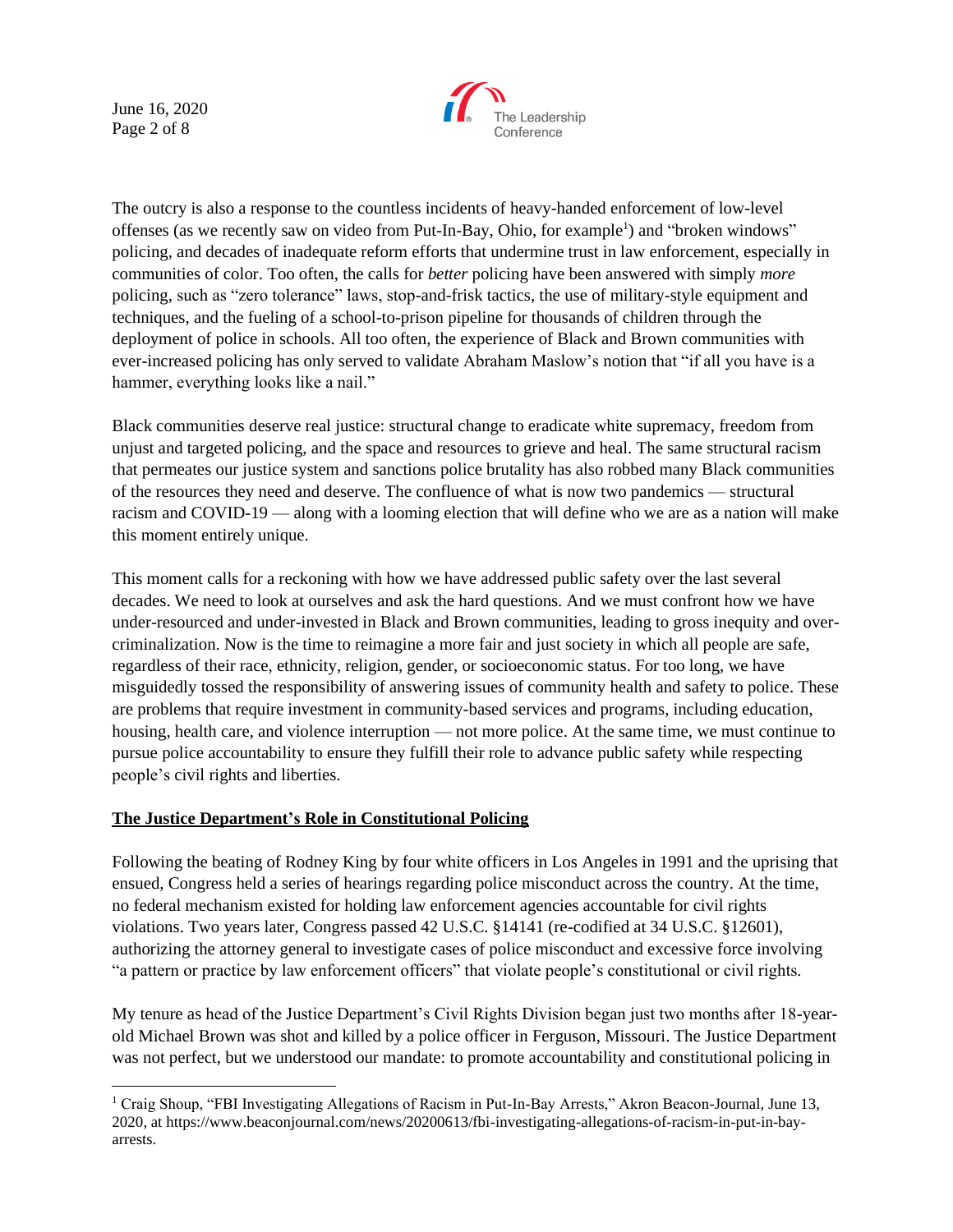June 16, 2020 Page 3 of 8



order to build community trust. During the Obama administration, we opened 25 pattern or practice investigations practice investigations to help realize greater structural and community centered change. After making findings, we negotiated consent decrees with extensive engagement and input from community advocates who not only identified unjust and unlawful policing practices, but also helped develop sustainable mechanisms for accountability and systemic change.

During my time in the Department of Justice, I had the opportunity to meet with community members and officers alike. I found a simple but profound common interest in every city I visited: safety. And what most impedes public safety is the severe mistrust between communities and police that grows out of broken systems that allow police misconduct to go unaddressed, and that erode the ability of police to effectively address crime.

Consent decrees, and the principles of transparency and accountability they embody, promote fair and unbiased policing practices that equip officers with the tools to do their jobs more effectively, reducing the need to use force and increasing community trust. Congress must ensure that the Department of Justice is fulfilling its duty to investigate systemic police misconduct and that the department has the necessary tools — including consent decrees — to correct constitutional violations.

The current administration has severely curtailed the Department of Justice's use of consent decrees to address police civil rights abuses. It has also abandoned collaborative reform efforts of the Office of Community Oriented Policing Services, under which police departments voluntarily sought audits and recommendations to improve trust between the public and police from the Department of Justice. And it has ignored President Obama's Task Force on 21st Century Policing and the task force's report. This does a disservice both to communities suffering from systemic misconduct and to police officers who are left without the tools to police safely. High-profile police shootings of unarmed Black men and other incidents of police misconduct, coupled with heavy enforcement of low-level offenses, have eroded trust in law enforcement in many communities — and especially in communities of color. This eroded trust strains police-community relationships and undermines public safety. Where people perceive the criminal-legal system to be arbitrary, biased, and unfair, they are less likely to cooperate with police, making us all less safe.

## **Congress Must Support a Strong Police Accountability Framework and Promote Direct Investments into Social Programs, Services, and Supports**

In March of 2019, The Leadership Conference Education Fund, the research and education arm of The Leadership Conference, launched the New Era of Public Safety initiative, as well as a comprehensive report outlining proposals to help build trust between communities and police departments, restore confidence, and reimagine a new paradigm of public safety.

The report, *[New Era of Public Safety: A Guide to Fair, Safe, and Effective Community Policing](https://civilrights.org/wp-content/uploads/Policing_Full_Report.pdf)*, provides communities, police departments, and lawmakers with policy recommendations for best practices to enhance accountability, build trust, and improve public and officer safety. The recommendations are designed to be adaptable to every department, in every community across the nation. The goals are to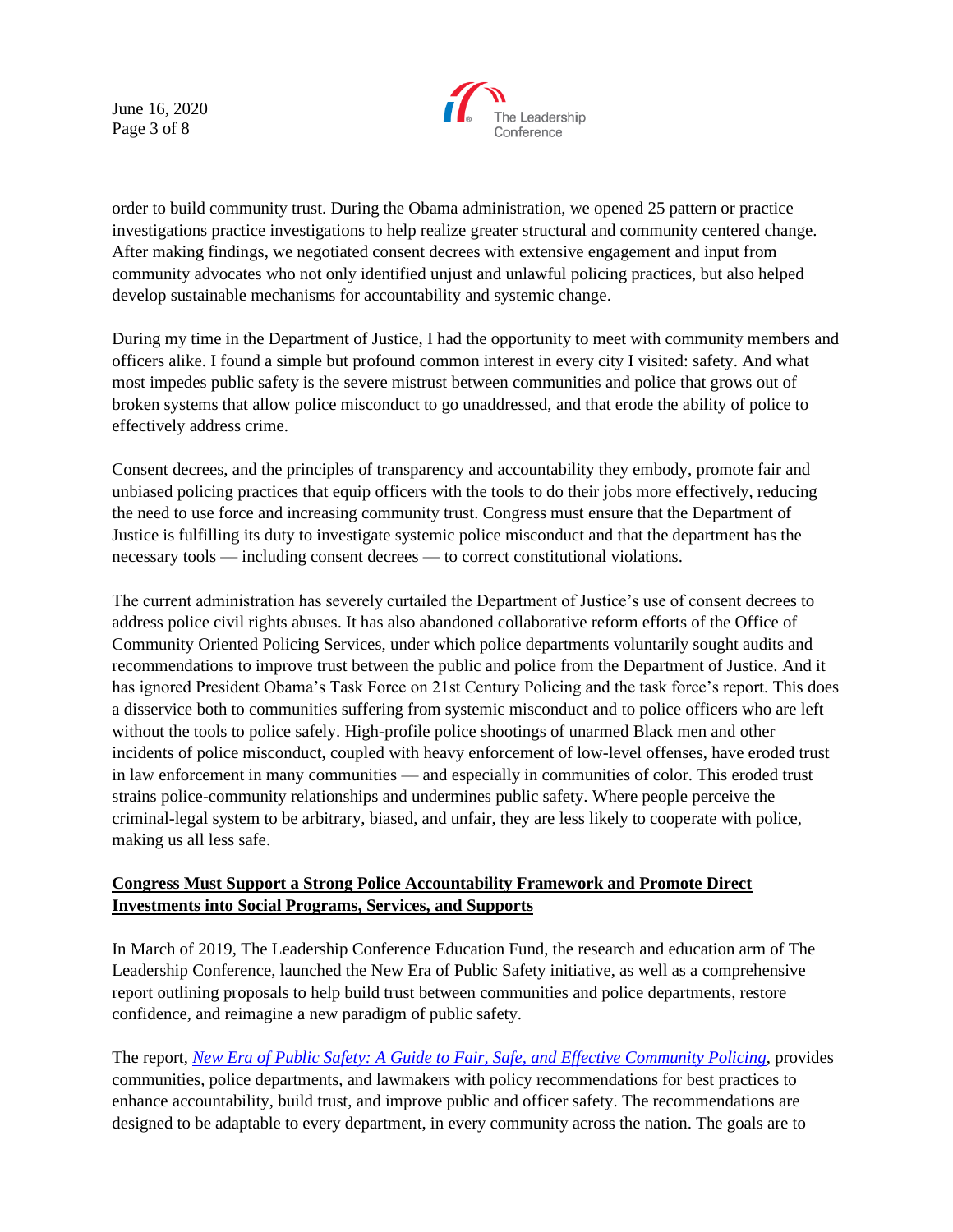June 16, 2020 Page 4 of 8



advance policing practices that respect and protect human life and ensure safety for all. It is critically important that police departments across the country implement policies and practices that are fair, equitable, procedurally just, and increase transparency and accountability — values that build community trust, improve confidence, and ultimately heal wounds. At the same time, state and local leaders must engage and work with communities to develop solutions to the social and public health problems that for so long have fallen to police to answer. While front-end systems changes are important, it is also critical for state and local leaders to heed calls from Black Lives Matter and Movement for Black Lives activists to decrease police budgets and the scope, role, and responsibility of police in our lives.

While many of these changes must be centered at the state and local levels, success will require the leadership, support, and commitment of the federal government, including Congress. Every year, Congress provides millions of dollars to law enforcement agencies through federal grant programs to support police. This moment requires Congress to conduct oversight and reexamine how those funding streams are supporting discriminatory policing practices and eroding community trust.

Ultimately, it is becoming clear that Congress must redirect government dollars away from policing practices rooted in the criminal-legal system and the carceral state, and toward policy goals that reflect a [vision of public safety](http://civilrightsdocs.info/pdf/reports/Vision-For-Justice-2020-SHORT.pdf) that promotes community health and safety. Many crises that currently involve a police response, and which too often lead to mistreatment and increased mistrust, would be better handled through more mental health providers, social workers, victim advocates, drug treatment professionals, educators, gun violence interrupters, and others who can serve community needs in a non-punitive capacity. Providing more federal resources to tackle issues such as homelessness, mental health, unemployment, disabilities, underfunded schools, disparities in health care and nutrition, and the lasting effects of redlining may be beyond the scope of today's hearing, but they will have a far greater and more lasting impact in making communities safer. We urge members of this Committee to step up their efforts in these areas and help reimagine public safety for all communities.

#### **Recommendations**

To enhance police accountability and restore public trust, we must transform the way that police interact with communities and emphasize their role as keepers of the peace. Two weeks ago, The Leadership Conference and more than 400 civil rights organizations sent a letter to Congress offering eight critical proposals that we believe would move us forward on the path to true transformation. The following recommendations to the Committee are areas where Congress can support local efforts through federal law.

**Reduce the Use of Excessive Force:** Congress should a) impose a federal standard that use of force be applied *only when necessary* and only as a last resort after exhausting reasonable options, and incentivize states through federal funding mechanisms to implement this standard; b) require officers to use deescalation techniques, and establish a duty to intervene when witnessing the use of excessive force by others; c) ban the use of force as a punitive measure or as a means of retaliation against individuals who only verbally confront officers, or against individuals who pose a danger only to themselves; and, d) require all officers to accurately report all uses of force.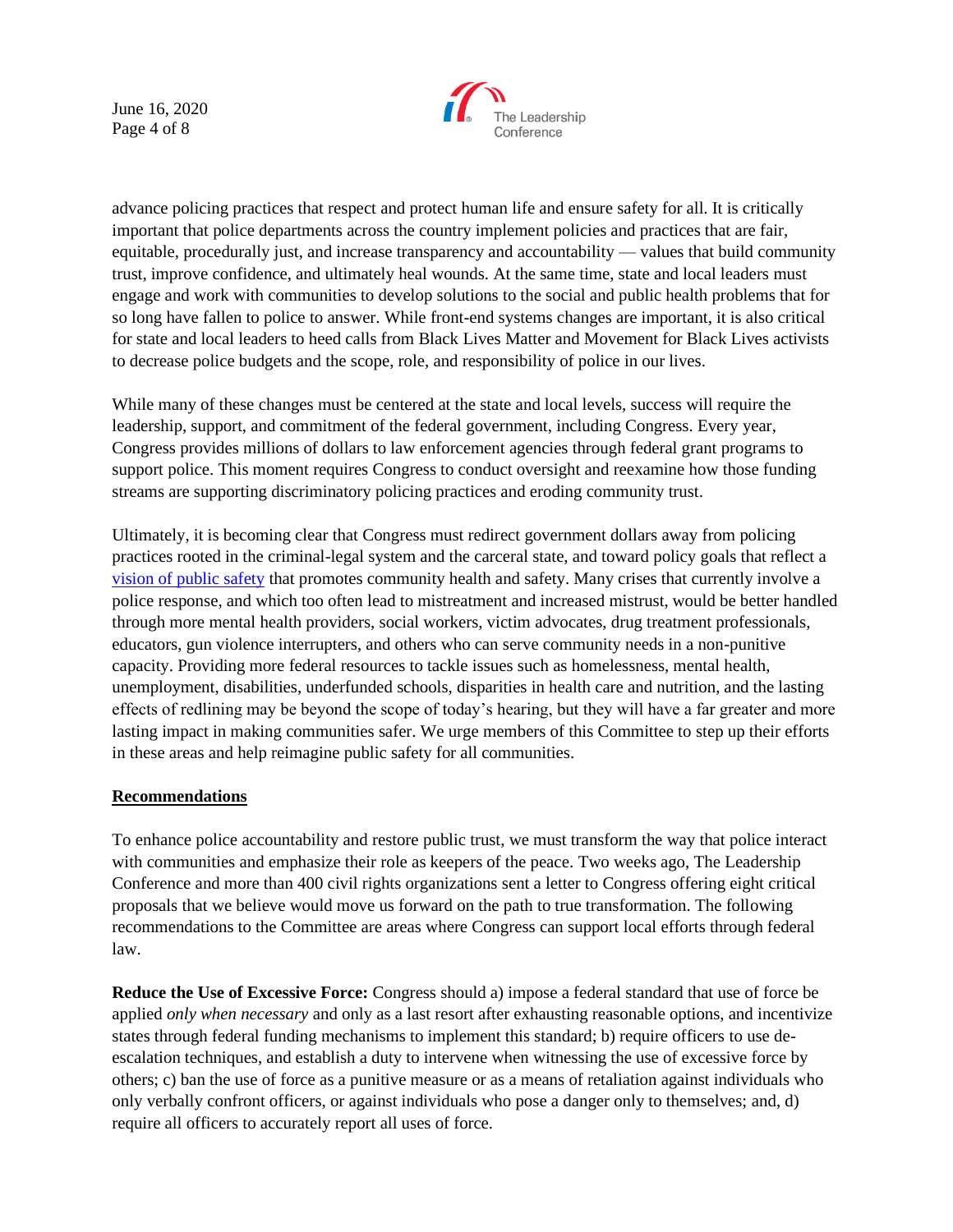June 16, 2020 Page 5 of 8



**Prohibit Racial Profiling and Require Data Collection:** The equal treatment of all people, regardless of background, class, or characteristic, protects and preserves public safety and builds legitimacy in police. Discriminatory policing, which targets people of color more often than others, has serious consequences not only for individuals and communities but also for law enforcement and society, by fostering distrust in law enforcement. Police departments should prohibit profiling based on actual or perceived personal characteristics, including race, ethnicity, national origin, religion, gender, gender identity, sexual orientation, age, disability, proficiency with the English language, immigration status, and housing status. To this end, Congress should pass legislation that protects against profiling, including the End Racial and Religious Profiling Act of 2019. Through policy, training, and practice, law enforcement agencies can work to prevent and hold officers accountable for discriminatory policing and reduce and mitigate its disparate impact on marginalized communities.

Ensuring the adequate collection and reporting of data on police-community encounters and law enforcement activities allows communities and departments to analyze the effects of policies and practices, and to change and advocate against them if they are ineffective or disproportionately affect particular communities or groups. It is vital that police departments have accurate data, as you cannot measure what you do not know. Congress should pass legislation that mandates such data collection and reporting, including with respect to officer-involved shootings, use of force incidents, stops, searches, and arrests, and which ensures that data is disaggregated by race, ethnicity, gender, disability, and other demographic factors.

**Ban the Use of Chokeholds and Other Restraint Maneuvers:** Prohibit all maneuvers that restrict the flow of blood or oxygen to the brain, including neck holds, chokeholds, and similar excessive force, deeming the use of such force a federal civil rights violation. Chokeholds are inherently dangerous, as we have seen in the horrific deaths of George Floyd and Eric Garner before. Recognizing the inherent danger of chokeholds and the threat they pose to human life, police departments in cities such as New York, Atlanta, and Miami prohibit them. Washington, D.C. also bans chokeholds but allows "strangleholds" in some situations.<sup>2</sup>

**End Militarization of Police:** During the protests following the fatal shooting of Michael Brown by a Ferguson police officer in 2014, law enforcement met protesters with a militarized response. The country watched as police used mine-resistant ambush protected vehicles (MRAPs), body armor, and gas masks to confront protesters, and placed snipers on top of tactical vehicles. These kinds of equipment and tactics are designed for combat zones. In response, President Obama issued an order directing a working group to review programs that supply military equipment to local law enforcement agencies. In 2015, the working group concluded that the heavily armed, militarized response was disproportionate to the threat posed by the protestors and had been deployed in a manner that intimidated the community. Its recommendations included prohibiting the acquisition of military equipment, such as tracked armored and weaponized vehicles, bayonets, grenade launchers, and high-caliber firearms and ammunition. But in 2017, the current administration rescinded the order and disavowed the recommendations that serve as a

<sup>&</sup>lt;sup>2</sup> See, e.g. D.C. Code §§ 5-125.01-125.03, https://code.dccouncil. us/dc/council/code/titles/5/chapters/1/subchapters/XIII/; 720 Ill. Comp. Stat. 5 § 7-5.5, http://www.ilga.gov/legislation/ilcs/fulltext. asp?DocName=072000050K7-5.5.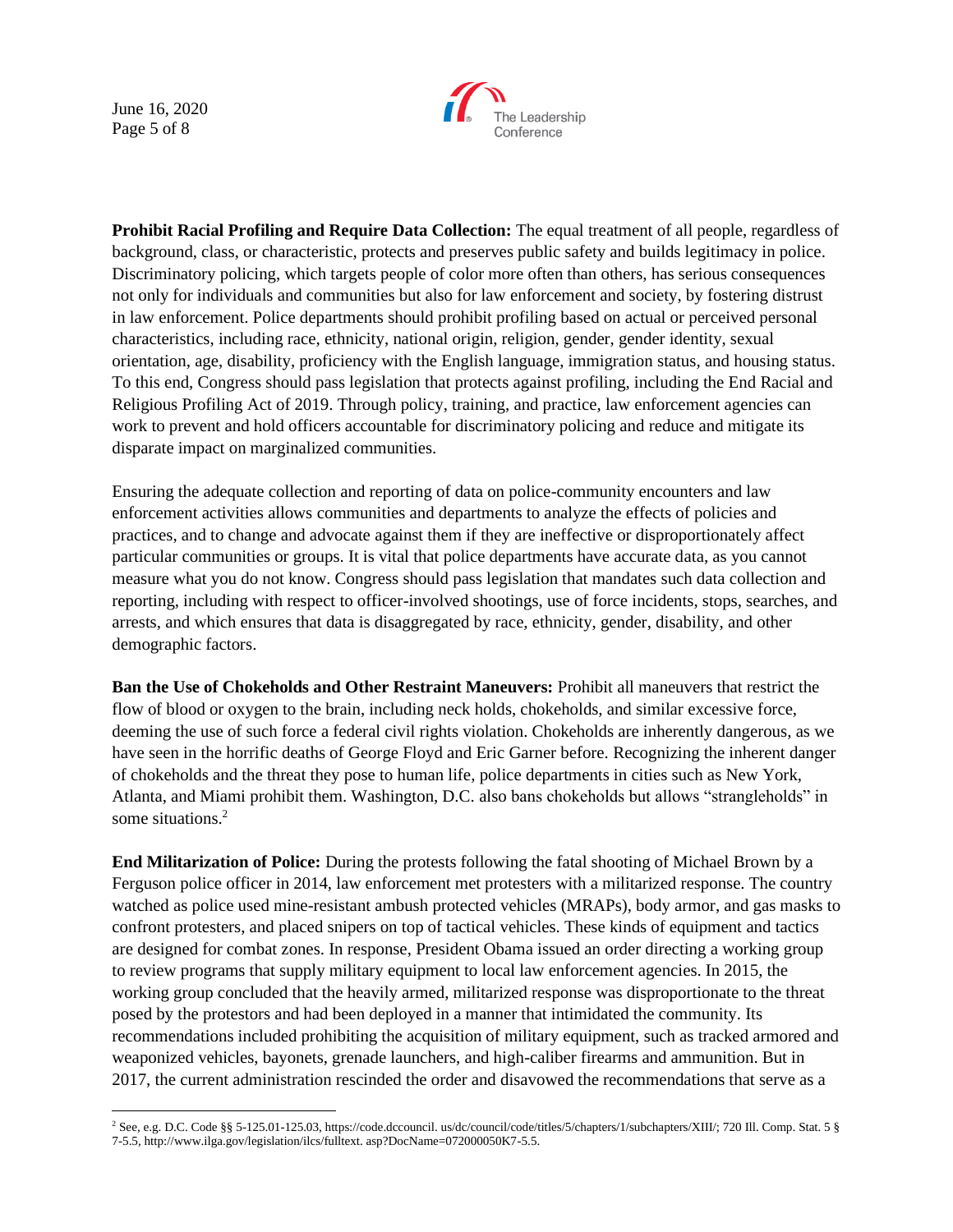June 16, 2020 Page 6 of 8



guide for police managing demonstrations. Congress should end federal programs that provide military equipment such as the U.S. Department of Defense 1033 program and pass the Stop Militarizing Law Enforcement Act.

**Prohibit the Use of No-Knock Warrants**, especially for drug searches. No-knock warrants are inherently dangerous and have not proven to be more effective than search warrants that preserve the Fourth Amendment rule of knock-and-announce. When police burst into people's houses, unannounced, occupants are more likely to use weapons to try to defend themselves — endangering both the public and officers. We saw this exact scenario play out with Breonna Taylor's death. Furthermore, the increased risk of death or injury to children, bystanders, or others caught in the crossfire counsels against the use of no-knock warrants. Indeed, two states already outlaw no-knock warrants. Congress should likewise pass legislation prohibiting their use.

**Strengthen Federal Accountability Systems:** Accountability is central to fair, safe, and effective policing. It deters misconduct and heals communities when officers violate constitutional rights, laws, or policies. Indeed, it sends a message to communities that misconduct will not be tolerated; builds public trust and increases police legitimacy; and strengthens departments from within by letting officers know what is expected of them and that they will face swift discipline if they violate policy. Under 18 U.S.C. §242, the federal government can provide this accountability by prosecuting misconduct that violates a person's civil rights. But the statute sets too high a bar that deters many prosecutions, as it requires proof that an officer "willfully" deprived the person of their rights. Congress should amend Section 242 to include a lower *mens rea* of "reckless negligence" to ensure accountability for civil rights violations that result from police misconduct. It should also restrict the qualified immunity defense to Section 1983 claims, as explained below.

**Create a National Police Misconduct Registry:** Congress should develop a national public database that includes all police agencies in the United States and its territories, similar to the International Association of Directors of Law Enforcement Standards and Training's National Decertification Index. The database should compile the names of officers who have had their licenses revoked due to misconduct, as well as terminations and complaints against the officers.

**End Qualified Immunity:** Congress should end qualified immunity in Section 1983 claims. Qualified immunity is a court-created rewriting of Section 1983, a Reconstruction-era civil rights law meant to allow enforcement of the 14th Amendment, that shields law enforcement officers from liability even when they violate people's constitutional rights. Under this doctrine, the Supreme Court has held that officers cannot be held accountable unless they violated "clearly established law." In other words, law enforcement agents may have violated a person's constitutional rights, but they escape liability if the unlawfulness of their acts was not sufficiently obvious. This doctrine has rendered the force of Section 1983, the federal civil rights statute that allows individuals to sue officers for violating their civil rights, meaningless.

**Invest in Non-Police Responses to Crises and Community Needs**: Many factors contribute to crises relating to disabilities and substance use disorders, such as inadequate social services and supports, high rates of poverty, income inequality, housing insecurity, and an ongoing opioid epidemic. Many of these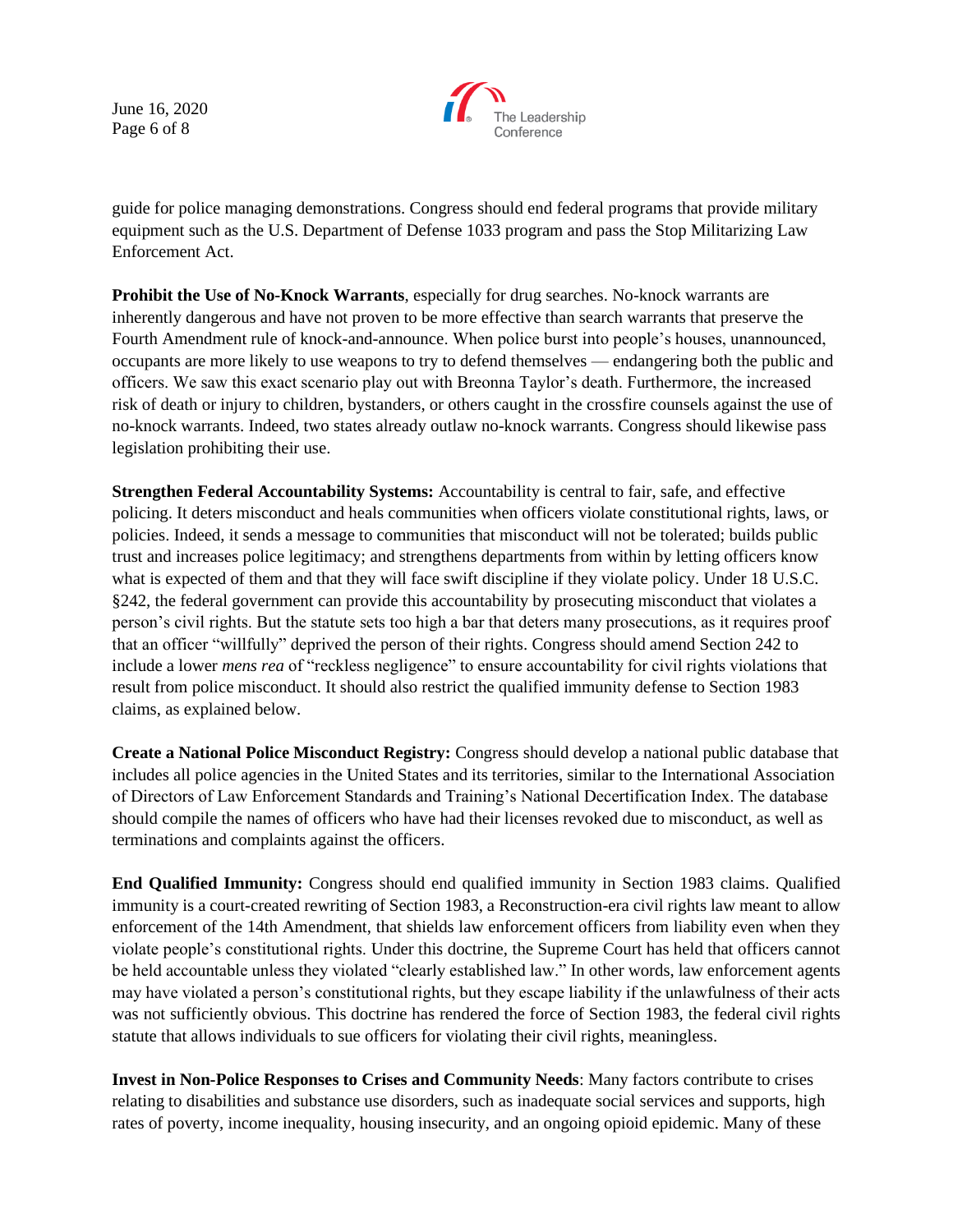June 16, 2020 Page 7 of 8



same issues are generally the basis for police encounters that often escalate to the use of force or turn deadly. Society should aim for the least "police-involved" responses to crises and other acts of survival. By providing adequate prevention, support, and referral services, communities and departments can divert people with disabilities from the criminal-legal system. Indeed, these crises should be handled by professionals with expertise in mental health, developmental disability, and substance use disorders not police officers. Law enforcement officials will tell you that they cannot fill the role of medical health professional no matter how much training they receive. Moreover, investing in community-based services, education, health care, housing, and other services, will improve the health of communities and reduce the criminalization of Black and Brown and low-income people.

The federal government should redirect grant money to public health responses to people with disabilities or who are in crisis and invest in community services that better promote public safety. This includes creating crisis hotlines, walk-in centers, mobile crisis teams, peer crisis support services, and crisis stabilization units. By investing in community-based support systems to prevent crises and developing the services to respond to crises, Congress can reduce police interventions and reduce entry into the criminallegal system for people with unmet public health needs.

I am pleased that many of these accountability measures have been included in the newly introduced Justice in Policing Act of 2020, and I look forward to additional discussion about the ways in which we can improve upon the proposed legislation. I am more troubled, however, by a recent outline for legislation circulated by Sen. Tim Scott (R-SC). Data collection, training, commissions, and body cameras are woefully inadequate responses. In many places, we have tried these policies already — and yet here we are again, grappling with police officers continuing to kill African Americans with impunity. Significantly stronger police accountability must be the cornerstone of any meaningful reform.

# **Conclusion**

In policing and in many other areas, the current administration has sadly and drastically retreated from using the tools it has to enforce civil rights laws. But Congress has the power to bring about transformative policing that benefits communities and officers alike. This moment of reckoning requires leaders, together with communities, to envision a new paradigm for public safety that respects the human rights of all people. That means not just changing policing practices, but shrinking the footprint of the criminal legal system, including police, in Black and Brown people's lives. And it means shifting our approach to public safety away from exclusive investments in criminalization and policing, toward investments in economic opportunity, education, health care, and other public benefits. This paradigm not only furthers equity, but also constitutes effective policy: When we stop using criminal "justice" policy as social policy, we make communities safer and more prosperous.

Now is the time for Congress to pass meaningful, lasting accountability and funding measures that protect communities of color from the systemic perils of over-policing, police brutality, misconduct, harassment, and outright murder.